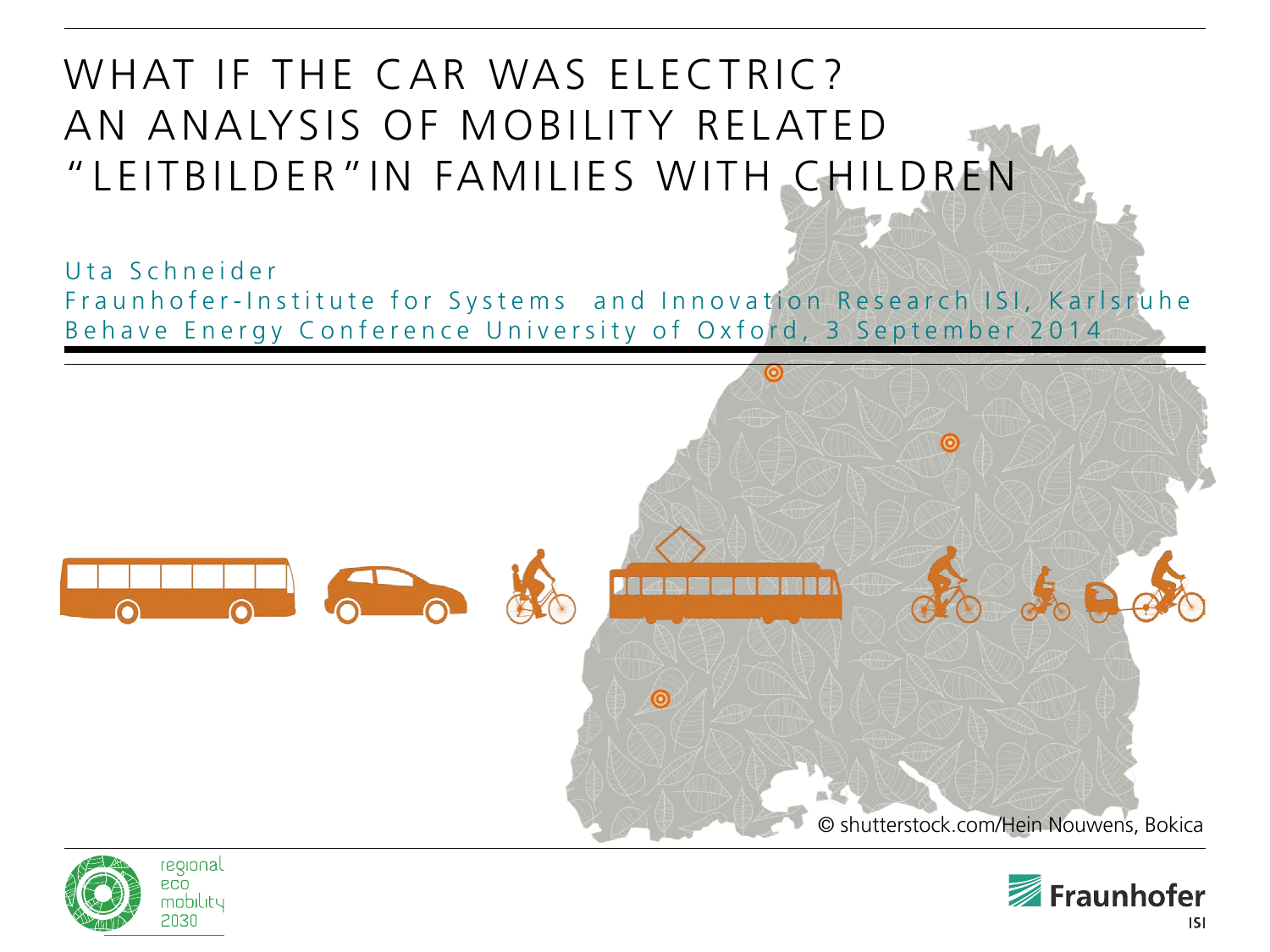### Agenda



- **Introduction**
- **Research questions and methods**
- $\blacksquare$  The data
- Sample description
- **Results: Mobility behaviour of families**
- **Results: Mobility types**
- **Conclusions**
- **Next steps**





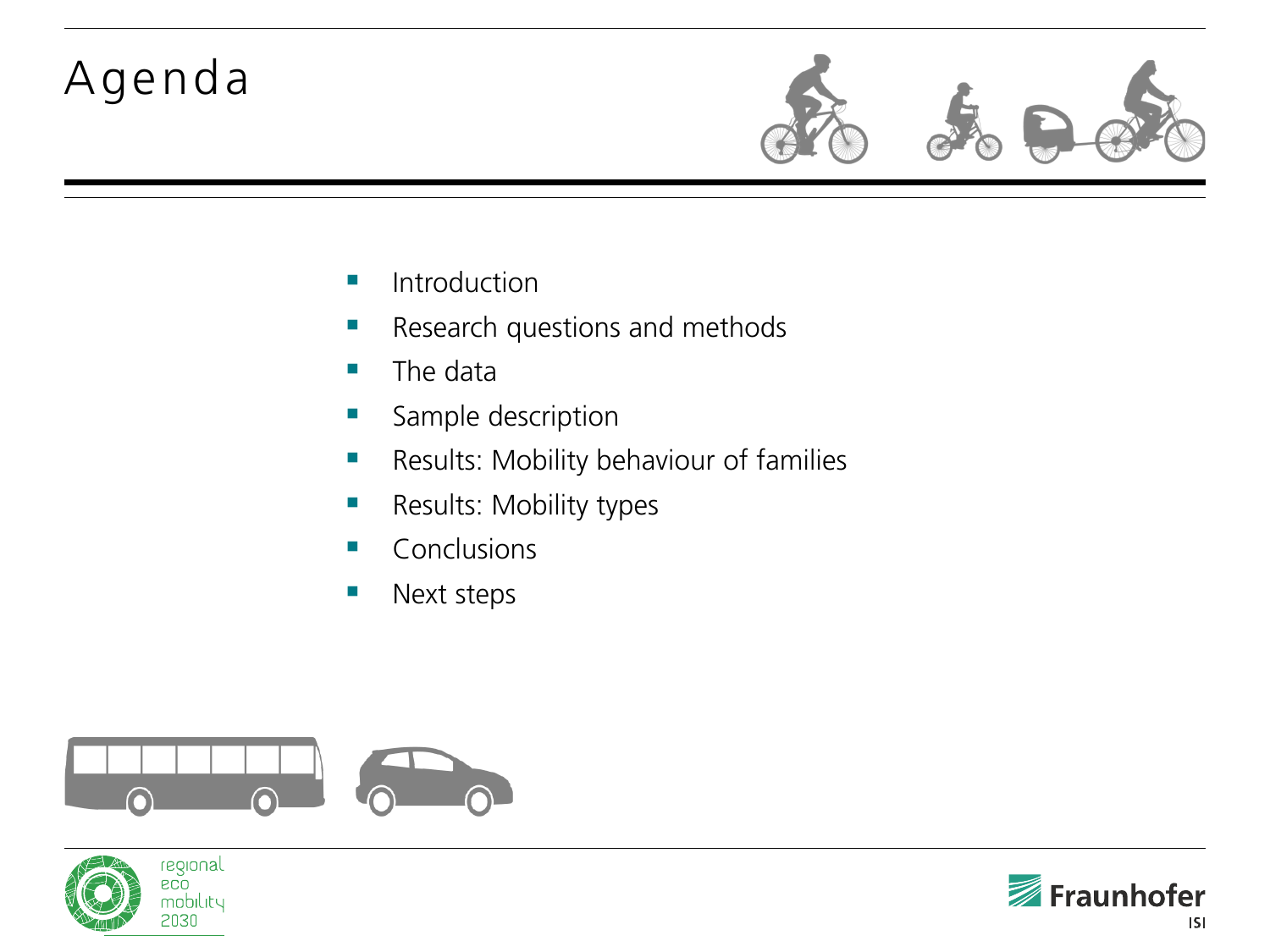### Introduction

- **Electric vehicles (EV's):** innovation in the sphere of mobility to reduce CO2-emissions in transport. Two usage-scenarios: individual and collective usage
- **EV's in Germany**: ~12.000 battery-electric cars (BEV's) and ~86.000 Hybrids / Plug-In-Hybrid cars (PHEV's) (~43.8 mio. cars in total). Goal of German government: one million electric cars by 2020. **EV's in carsharing-fleets and integrated mobility services:** ~600 EV's in carsharing-fleets available in 2013 (share: 4%)
- For EV diffusion: **shift in user behaviour** / understanding of mobility
- Theoretical framework: New technologies, like EVs, only can prevail if they correspond to existing **Leitbilder** (Leitbild-concept in sociology of culture).

Leitbilder influence mobility behaviour and perception of new mobility technologies. **Leitbild of the car** as cost-efficient, multifunctional and independent means of transport dominates common understanding of mobility.

 Consequence: Car use remains on high level (infas/DLR 2010), especially in families with children (Ahrend/Herget 2012).



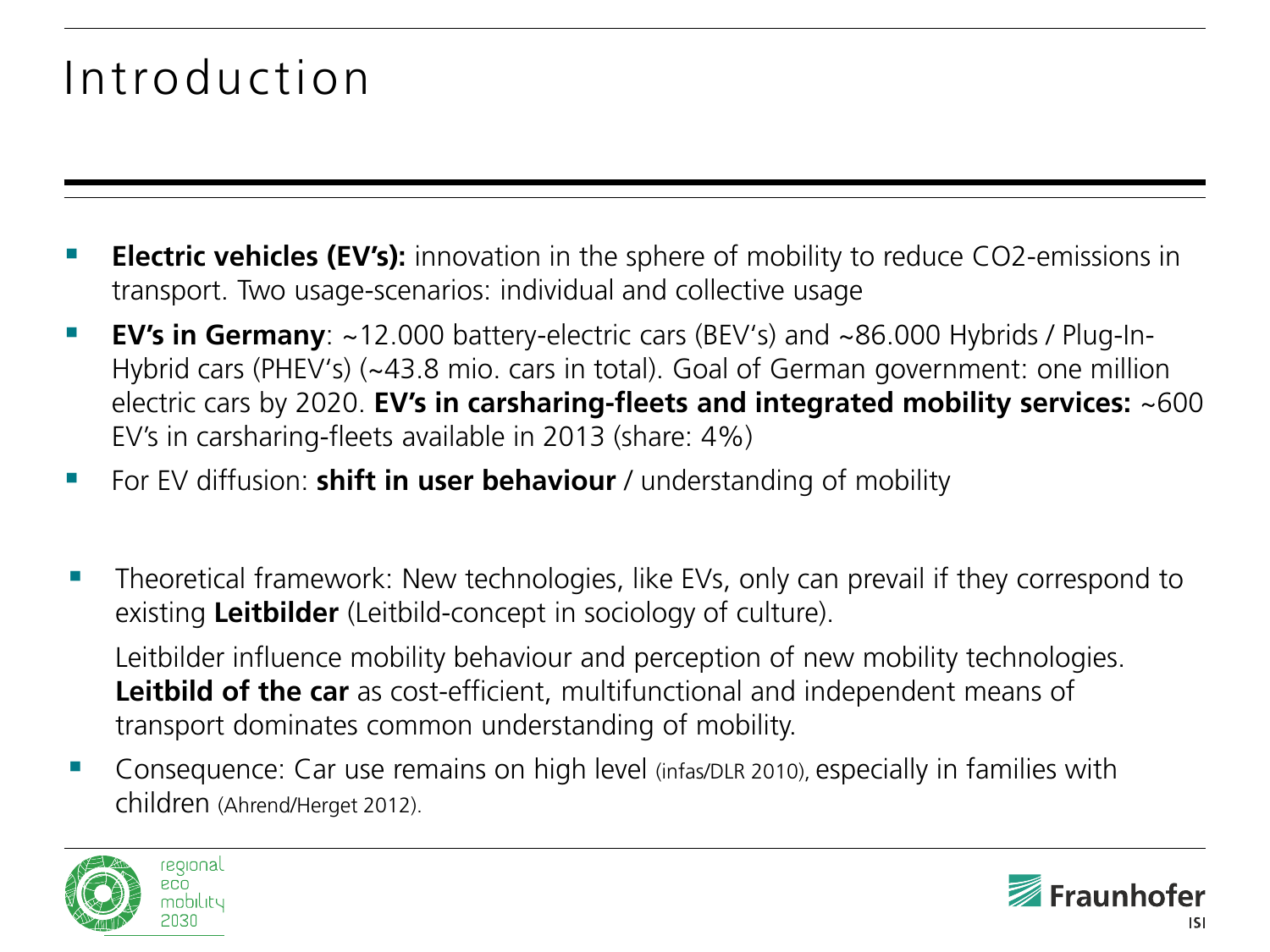# Research questions and methods

#### **Research Questions:**

- How can mobility behaviour of families in cities be described?
- Which mobility-related Leitbilder are guiding families with children and how do they relate to their mobility behaviour? How do mobility-related Leitbilder influence the acceptance of EVs?
- **First research question** is to be addressed in this presentation

#### **Methods**:

- 1. Pre-diary questionnaire: Describe household characteristics
- 2. Mobility diaries: Describe mobility behaviour of families in cities
- 3. In-depth-interviews: Explanation of mobility behaviour, acceptance of new technologies/concepts in the sphere of mobility
- **Study area** Baden-Wurttemberg: Karlsruhe, Stuttgart and Freiburg (230.000 – 610.000 inhabitants)



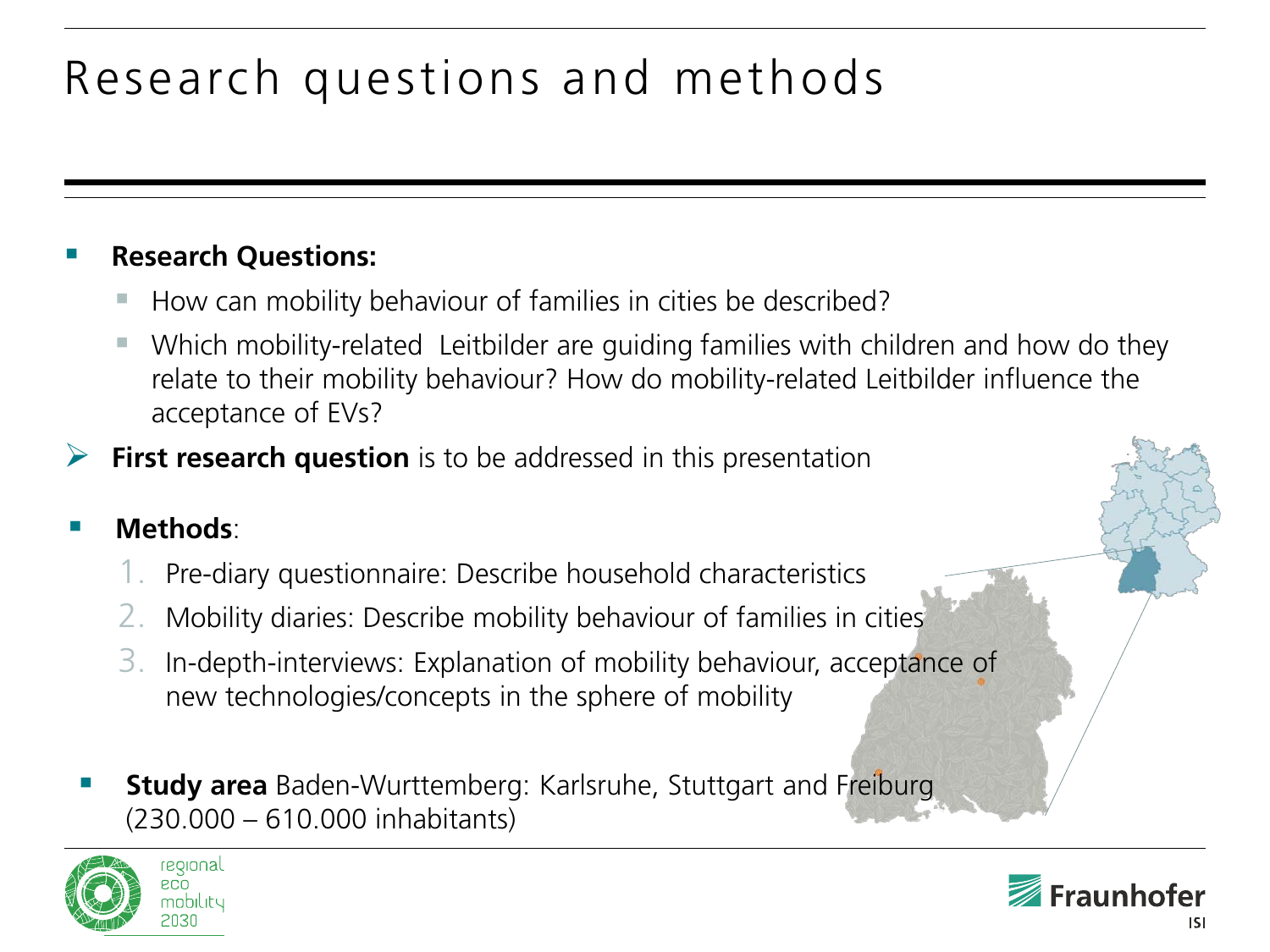### The data

**Mobility-diary (quantitative)** data: Recorded in a personal and trip matrix

#### **Personal matrix:**

■ 42 respondents / 22 households (parents)

#### **Trip matrix:**

- 1460 documented trips
- Each household documented mobility behaviour for 7 days: 283 documented days of parent's mobility.
- Trips of 47 children not yet included, except from those made with their parents.
- **Interview (qualitative)** data: 22 Interviews with 42 interviewees





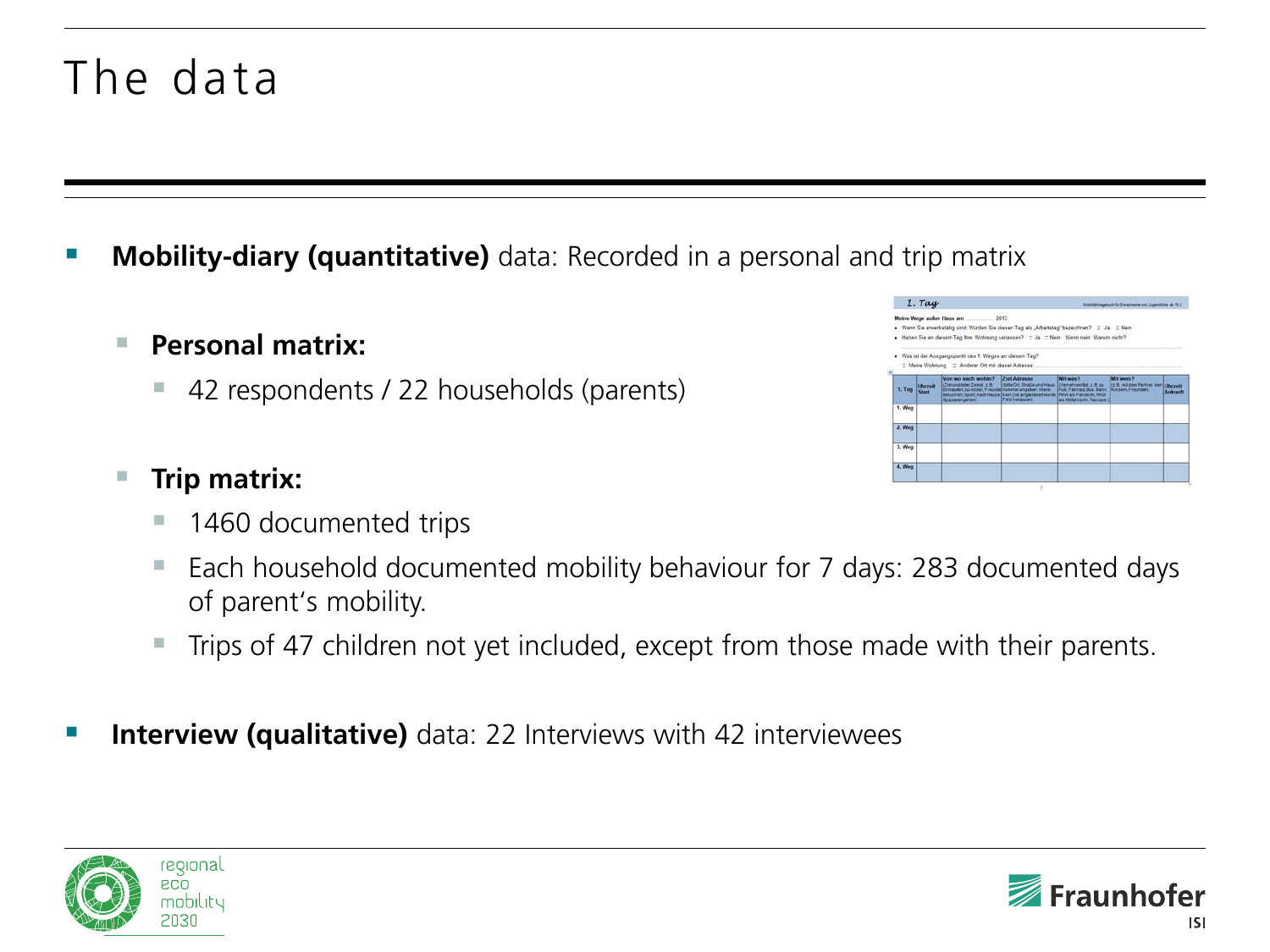

2030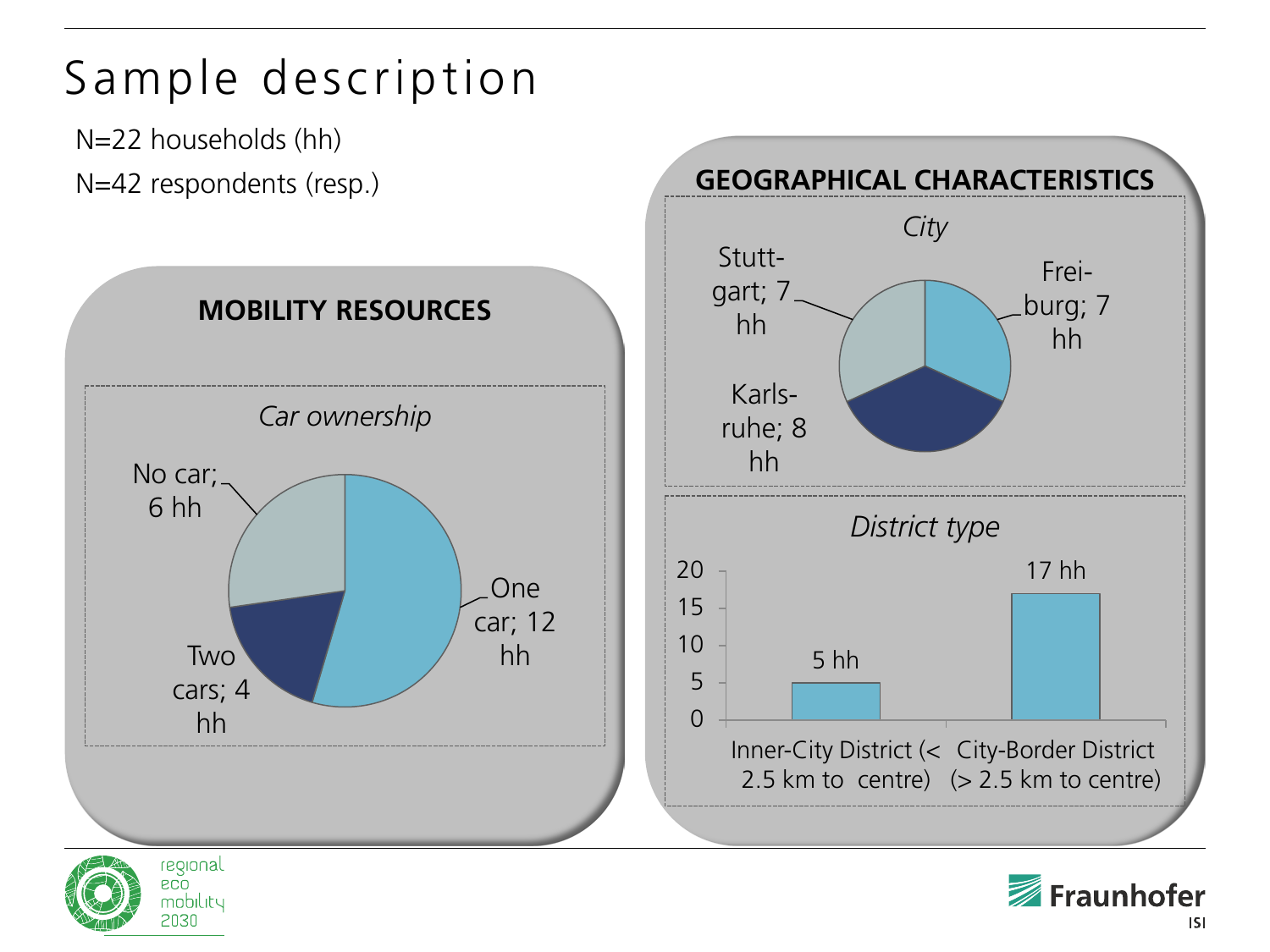## Sample description

#### **FAMILY CHARACTERISTICS**



Two single-mother Families

Life cylces (Jäger 1989): 22 households with at least one child 6 years or younger, 20 households with no children under 6 years

#### **SOCIOECONOMIC DESCRIPTION**





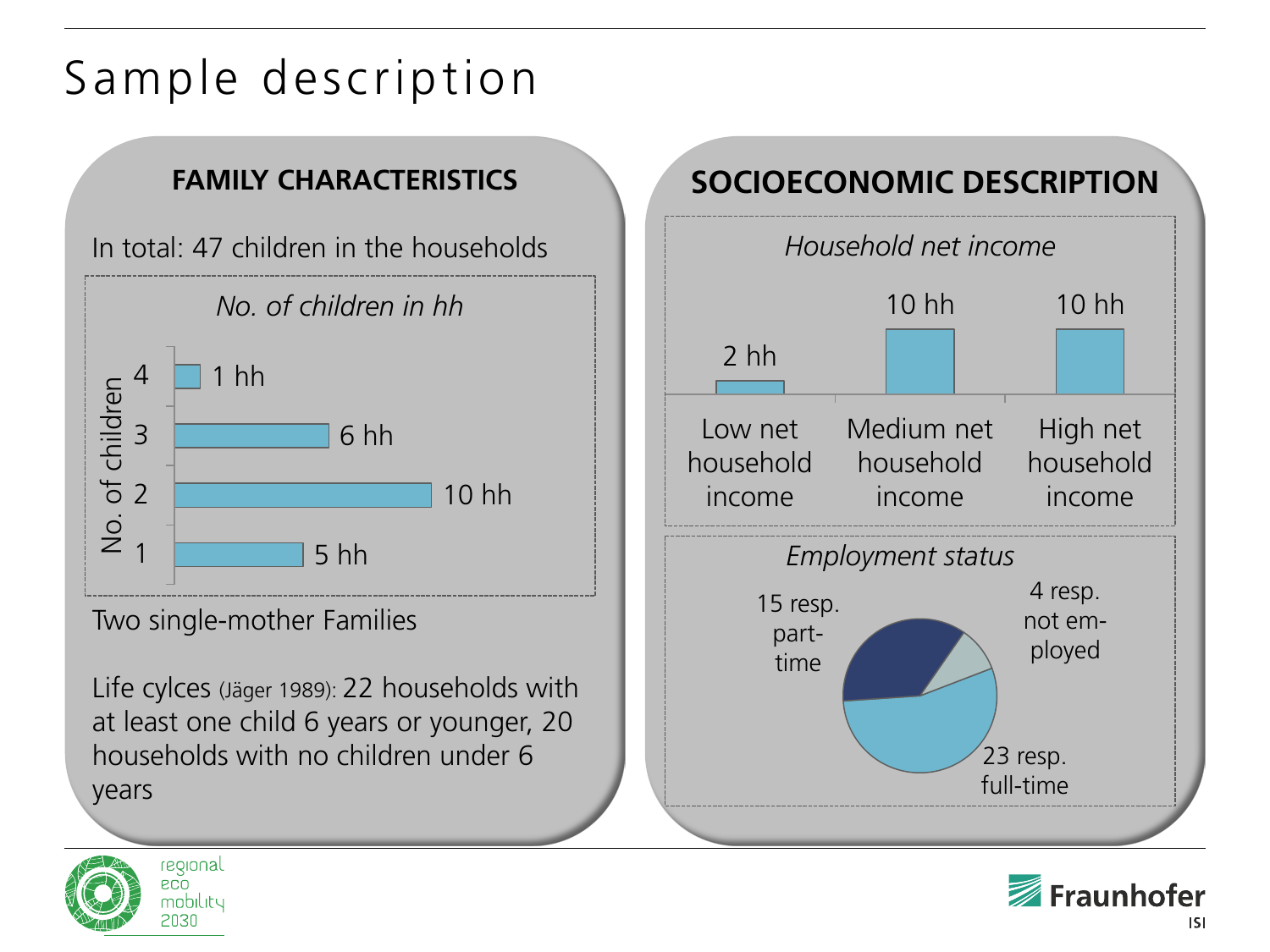### Results: Mobility behaviour of families: No. of trips

- The respondent make **5 trips per day** on average (Mobilität in Deutschland: 3.4 trips)
- Respndents in households **without cars make significantly more trips** in the documented week (T-Test: T=-2,439, p<0.05)
- Respondents **part-time employed make significantly more trips** in the documented week than persons full-time employed (MANOVA F=3,379, p<0.05)
- No significant results for life cycles and city (based on personal matrix)

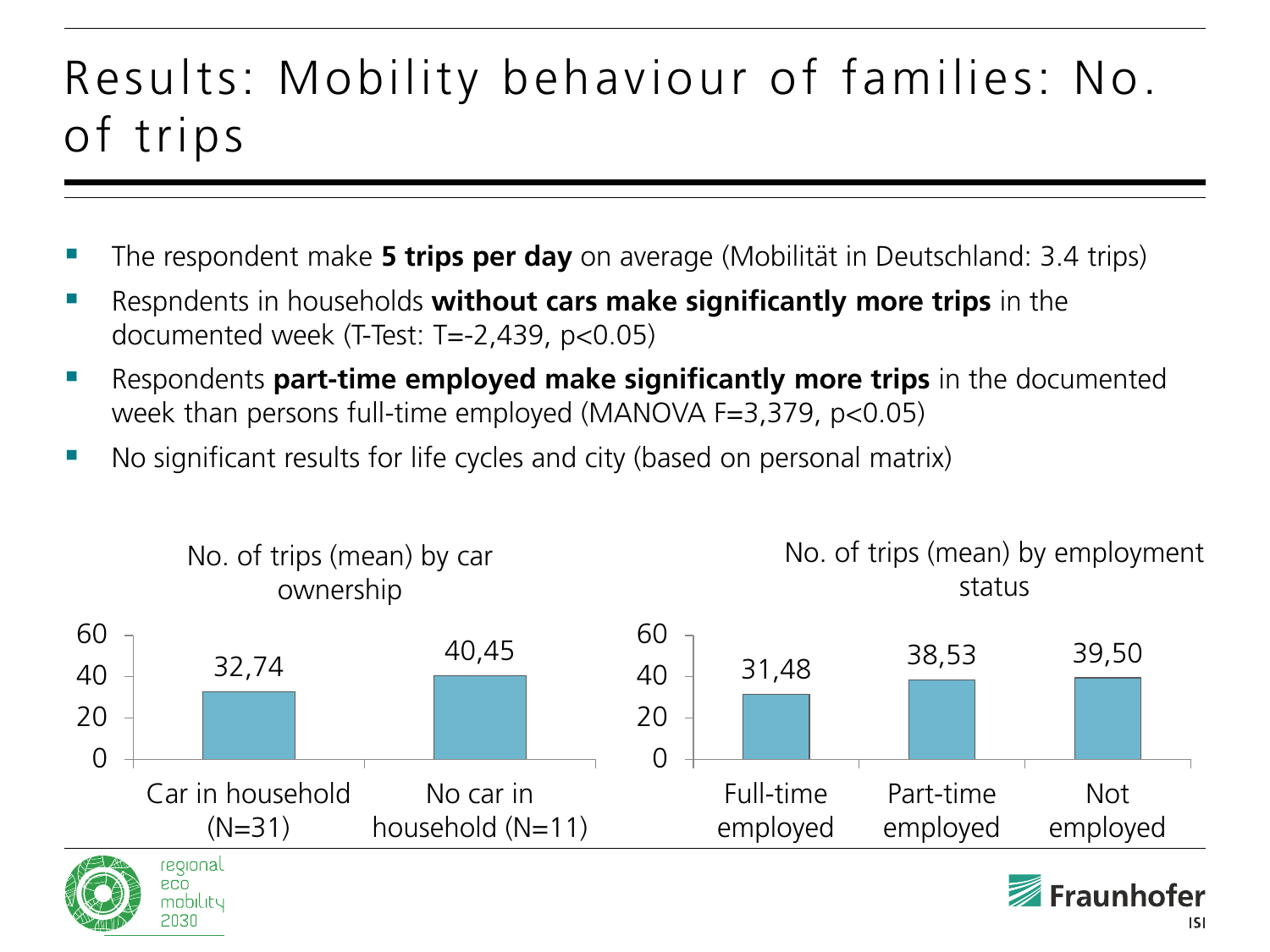## Results: Mobility behaviour of families: Modal split by place of residence

 Significant differences (Chi2 Test: p<0.01) in the modal split in the three analyzed cities (based on trip matrix and trips; main means of transport)

> mobility 2030

Comparison: Mobilität in Deutschland (infas/DLR 2010)

45

16

10

22

rerdichtete Kreise





OPV

MIV (Fahrer)

MIV (Mitfahrer)

Fahrrad

zu Fuß

46

16

10

23

ändliche Kreise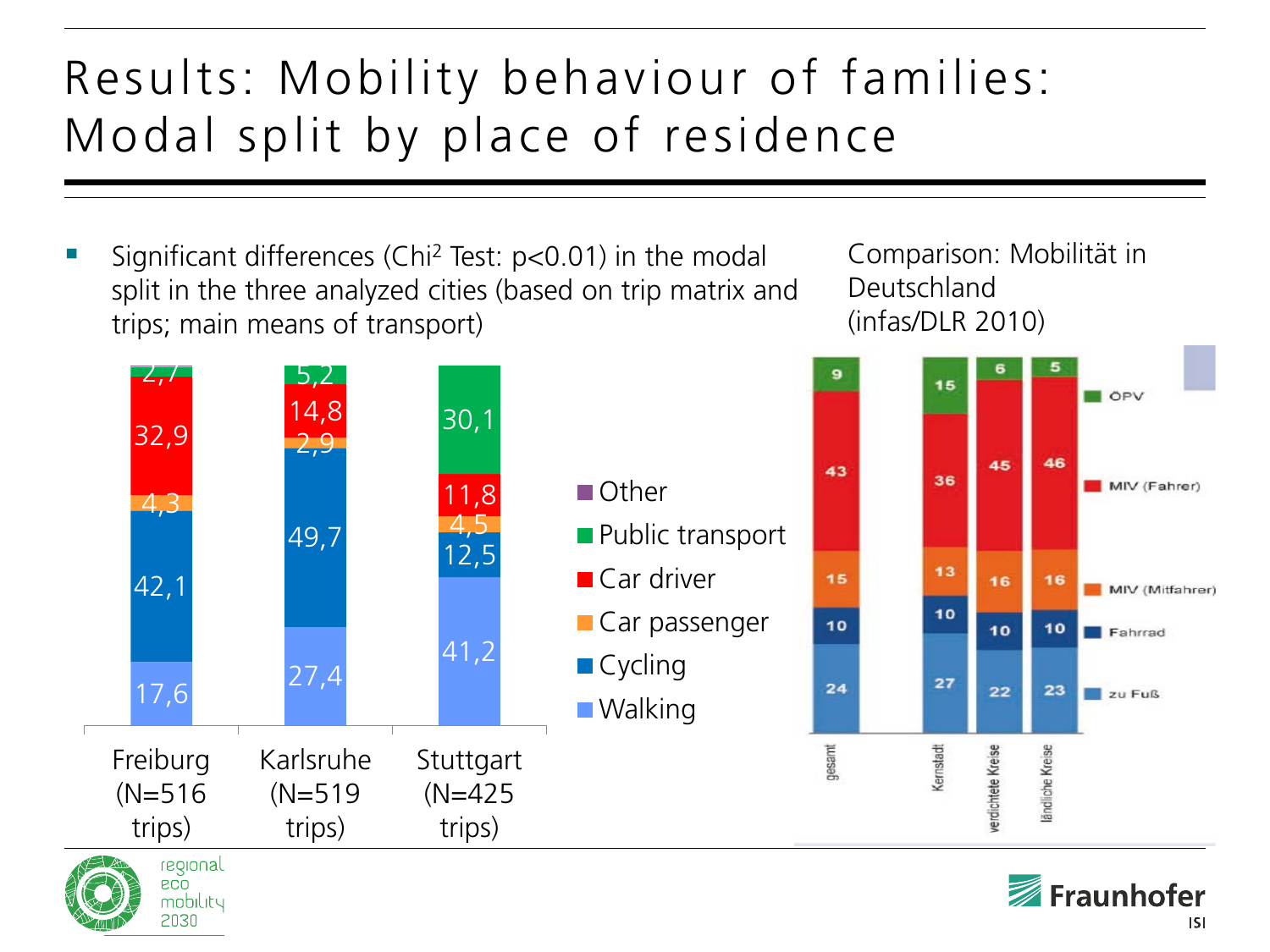# Results: Mobility behaviour of families: Modal split by car-ownership and life cycles

 Significant differences (Chi2 Test: p<0.01) in the modal split in households with and without cars and in households with younger children compared to those without younger children (based on trip matrix and trips; main means of transport)





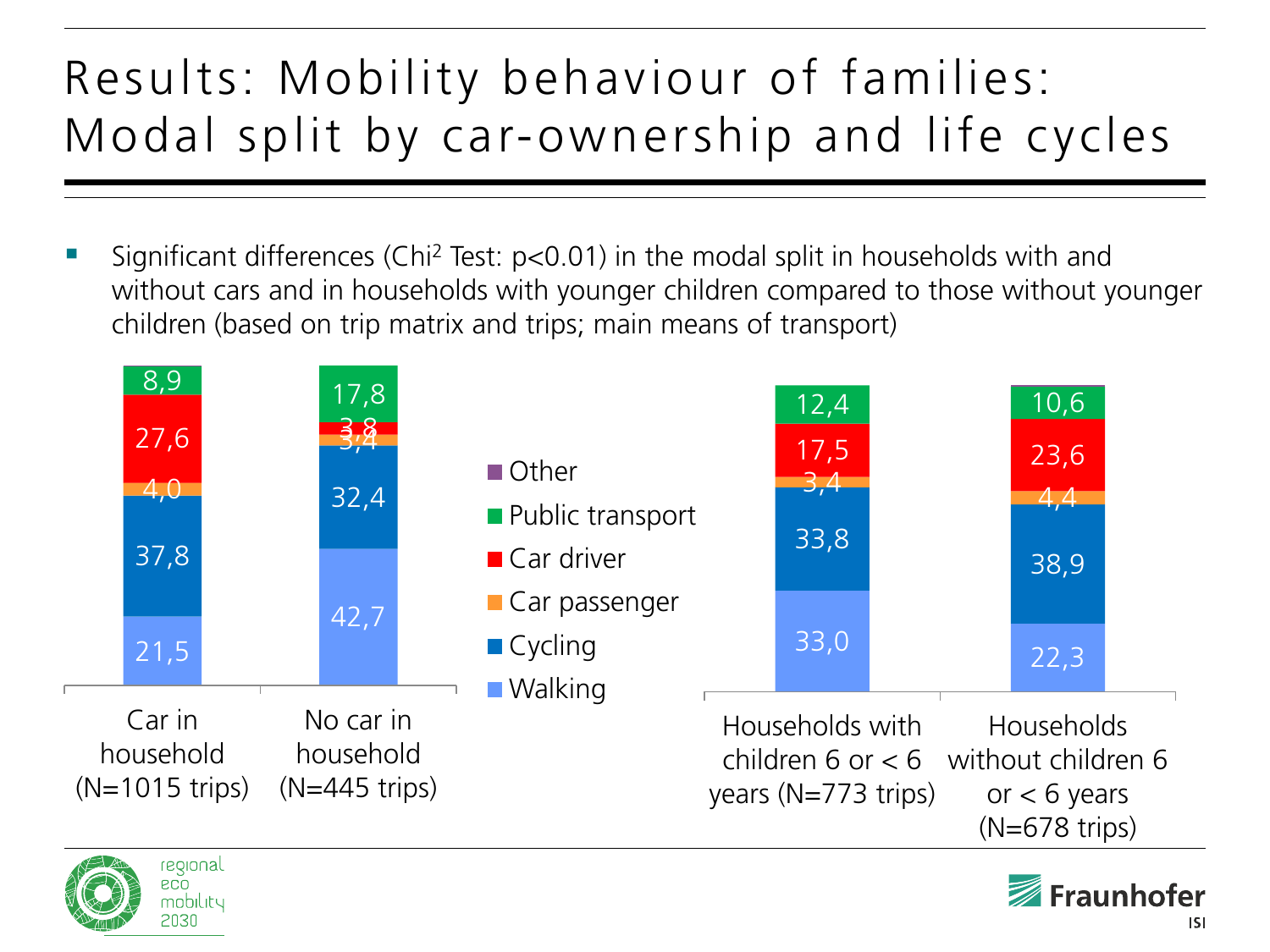### Results: Mobility types: behaviour-based segmentation

#### **Behaviour-based segmentation** based on mobility-diary-data

- Purpose: analyzing differences and similarities within the sample regarding mobility behaviour, finding groups of households with similar mobility behaviour
- $\blacksquare$  In a second step: profile and compare mobility types with qualitative results, reveal motivations for mobility behaviour in a certain cluster
- Hierarchical **cluster analysis** (Analyzed persons: parents. Data base: personal matrix. Agglomerative; method: average group linkage): 4 Variables (scores: 0 to 100):
	- Share of trips made **by foot** in the documented week
	- Share of trips made **by bike** in the documented week
	- Share of trips made **by car (driver and passenger)** in the documented week
	- Share of trips made **by public transport** in the documented week
- **Result**: 5-Cluster solution



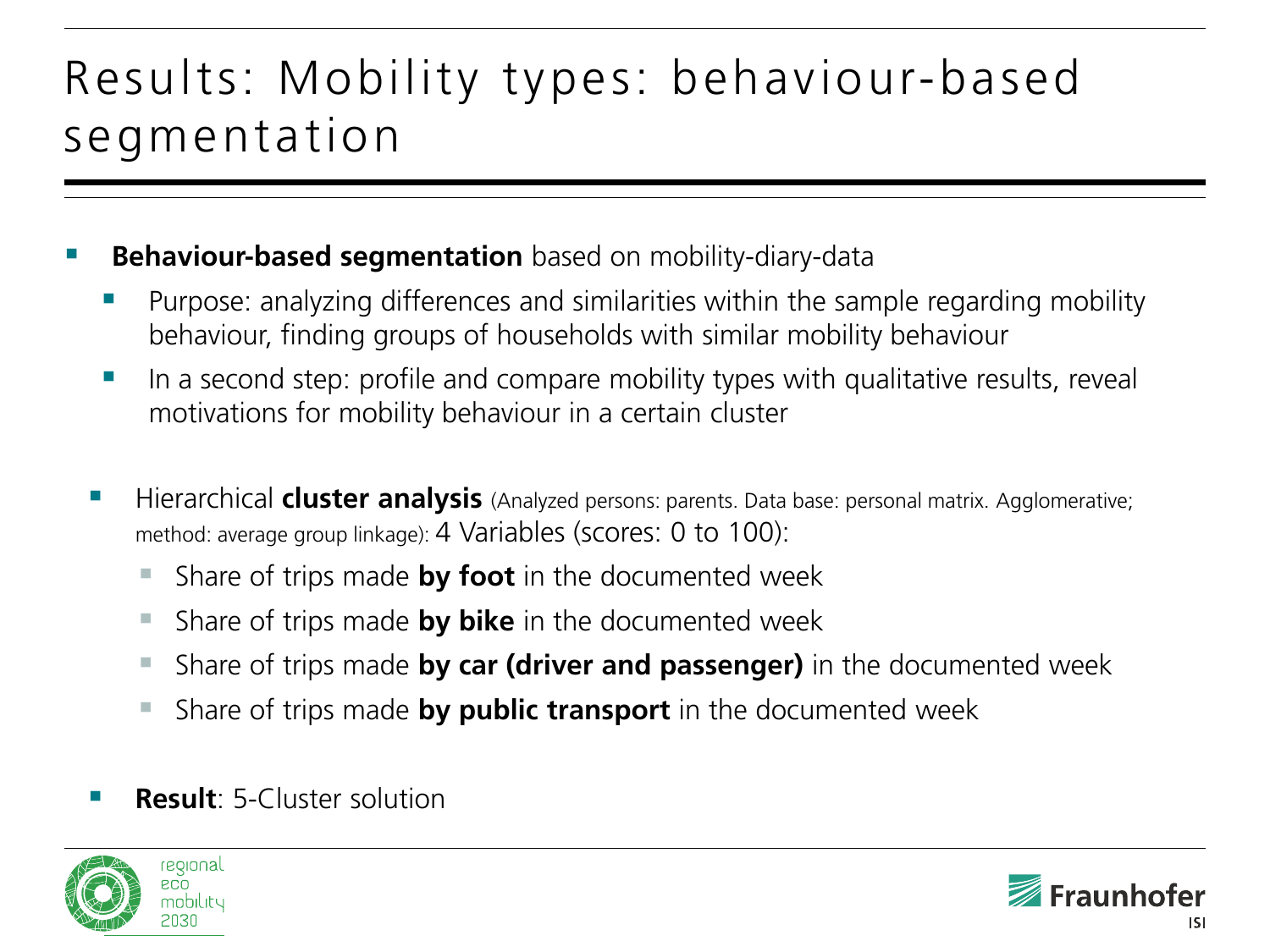## Results: Mobility types: 5 Clusters





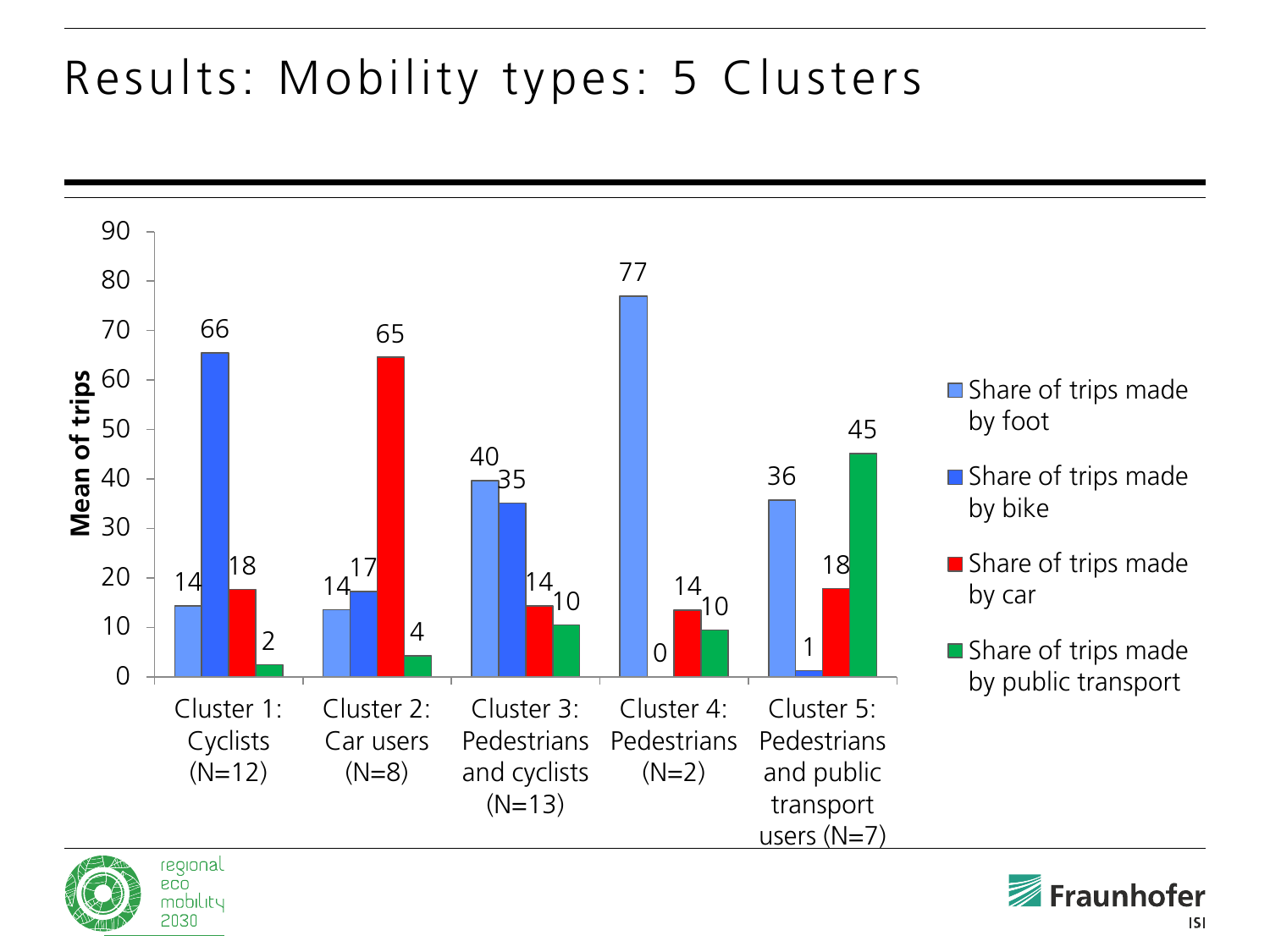## Results: Mobility types: Profiling the clusters

|                                           | Size           | Share of<br>resp.<br>sharing<br>one hh | Gen-<br>der:<br>Share of<br>women | Place of<br>residence                 | Car<br>ownershi<br>p: Share<br>of resp.<br>without<br>car | Life cycles:<br>Share of<br>resp. with<br>children 6 or<br>$< 6$ years in<br>hh | Employ-<br>ment<br>status:<br>Share of<br>resp. full-<br>time<br>employed |
|-------------------------------------------|----------------|----------------------------------------|-----------------------------------|---------------------------------------|-----------------------------------------------------------|---------------------------------------------------------------------------------|---------------------------------------------------------------------------|
| Cluster 1:<br>Cyclists                    | 12             | 67%                                    | 50%                               | Freiburg &<br>Karlsruhe               | 17%                                                       | 50%                                                                             | 58%                                                                       |
| Cluster 2:<br>Car users                   | 8              | 50%                                    | 50%                               | Freiburg &<br>Karlsruhe               | 0%                                                        | 38%                                                                             | 63%                                                                       |
| Cluster 3:<br>Pedestrians<br>and cyclists | 13             | 46%                                    | 62%                               | Freiburg,<br>Karlsruhe<br>& Stuttgart | 23%                                                       | 38%                                                                             | 46%                                                                       |
| Cluster 4:<br>Pedestrians                 | $\overline{2}$ | 0%                                     | 50%                               | Karlsruhe<br>& Stuttgart              | 100%)                                                     | 50%                                                                             | $0\%$                                                                     |
| Cluster 5:<br>Pedestrians<br>and PT users | $\overline{7}$ | 57%                                    | 43%                               | Stuttgart                             | 57%                                                       | 57%                                                                             | 71%                                                                       |

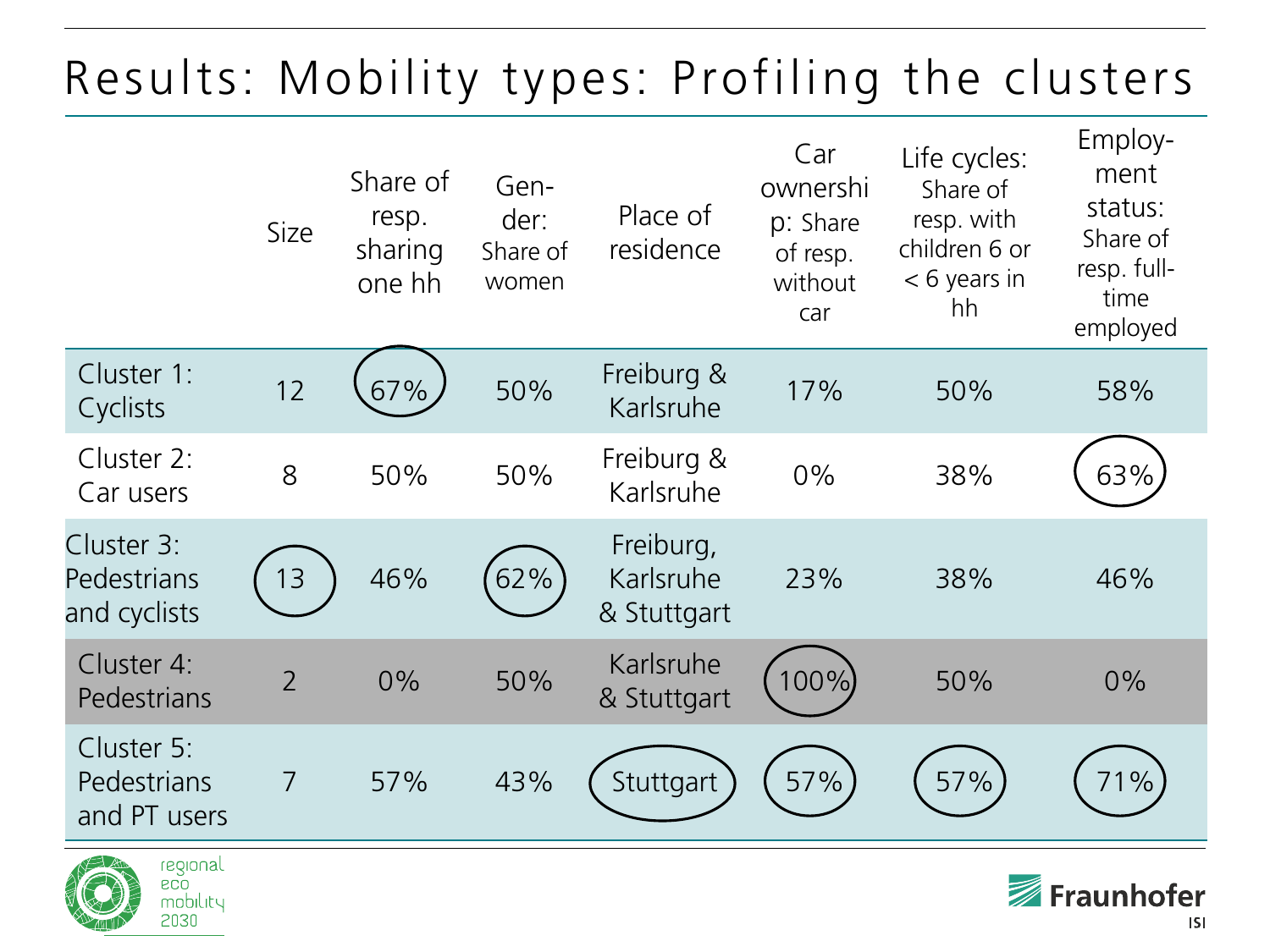## Conclusions

#### **Mobility behaviour of families** in cities:

- Relatively high share of households without a car; most of them car-club-members
- Rather low car use and high bike use compared to Mobilität in Deutschland data
- Higher openness towards new mobility technologies and concepts?
- City characteristics and car ownership have a big influence on modal split of the sample. Life cycles and employment status little effect.
- **Behaviour based segmentation**: Majority in cluster of cyclists and cyclists and pedestrians. Car ownership and city of residence with strong influence on clusters.

#### **Methodological conclusions**

- Homogenous sample concerning sociodemographics and geographical characteristics, small sample size: challenges for creating mobility types with statistical analyses
- Self-selection effects





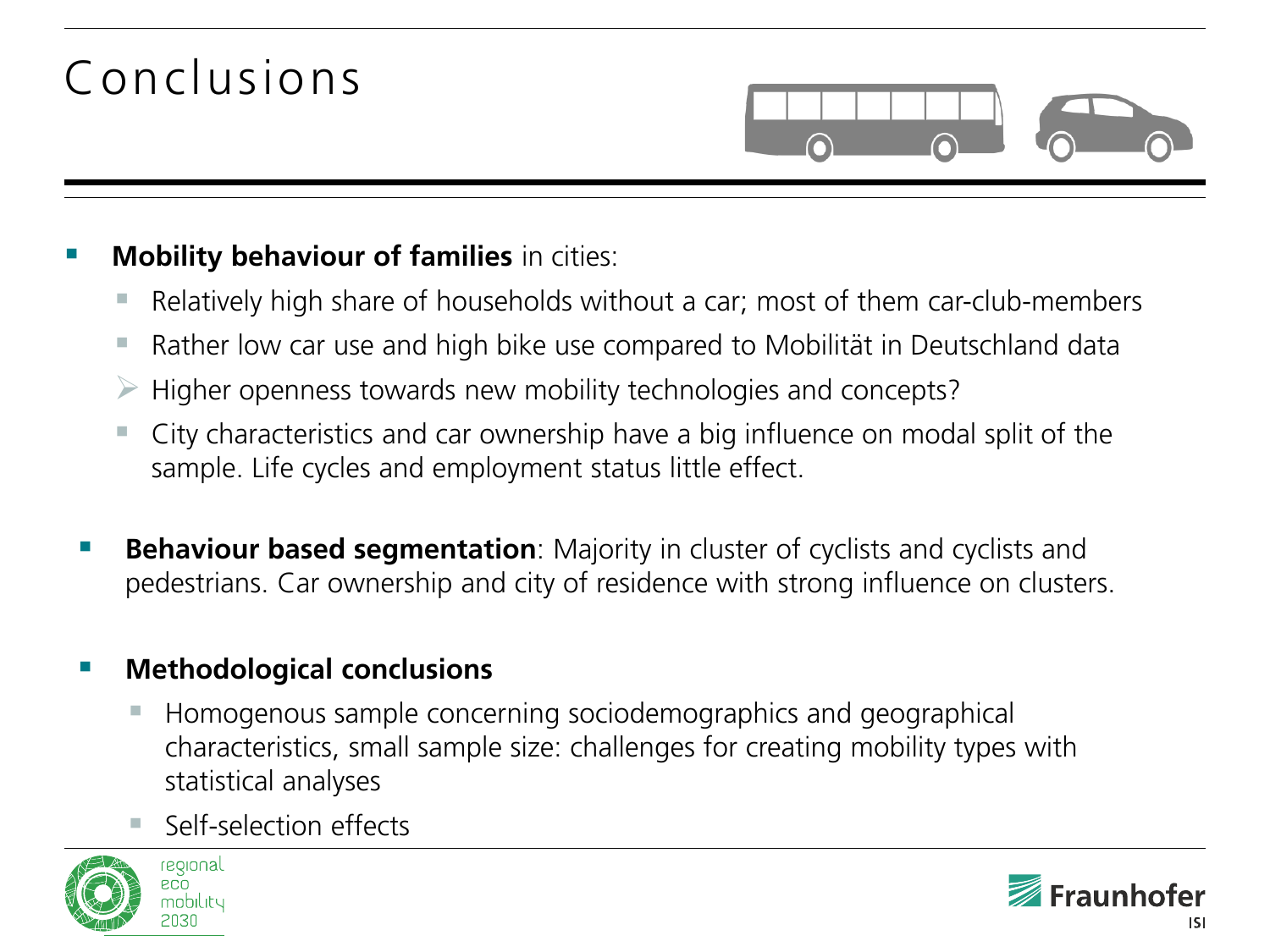### Next steps



- Further **analyses of (quantitative) mobility diary data**:
	- Profiling the clusters with further quantitative (e.g. trip purposes)
	- Distances and times of trips, analyzes of purposes
	- Applying a **household perspective** for analyzing household mobility behaviour: develop further approaches for segmentation. Motivation:
		- Shared/inter-dependent mobility household resources (e.g. car access, bike trailers) and infrastructure/geographic characteristics. Shared trip purposes: e.g. escort trips
		- Fits research questions and research design

#### **Analyzing qualitative data**

- Motives and attitudes regarding mobility behaviour
- Acceptance of electric vehicles and new mobility concepts
- $\triangleright$  Identifying Leitbilder related to the car, to mobility in general and to electric vehicles
- Comparison with and profiling the mobility types created from diary data.